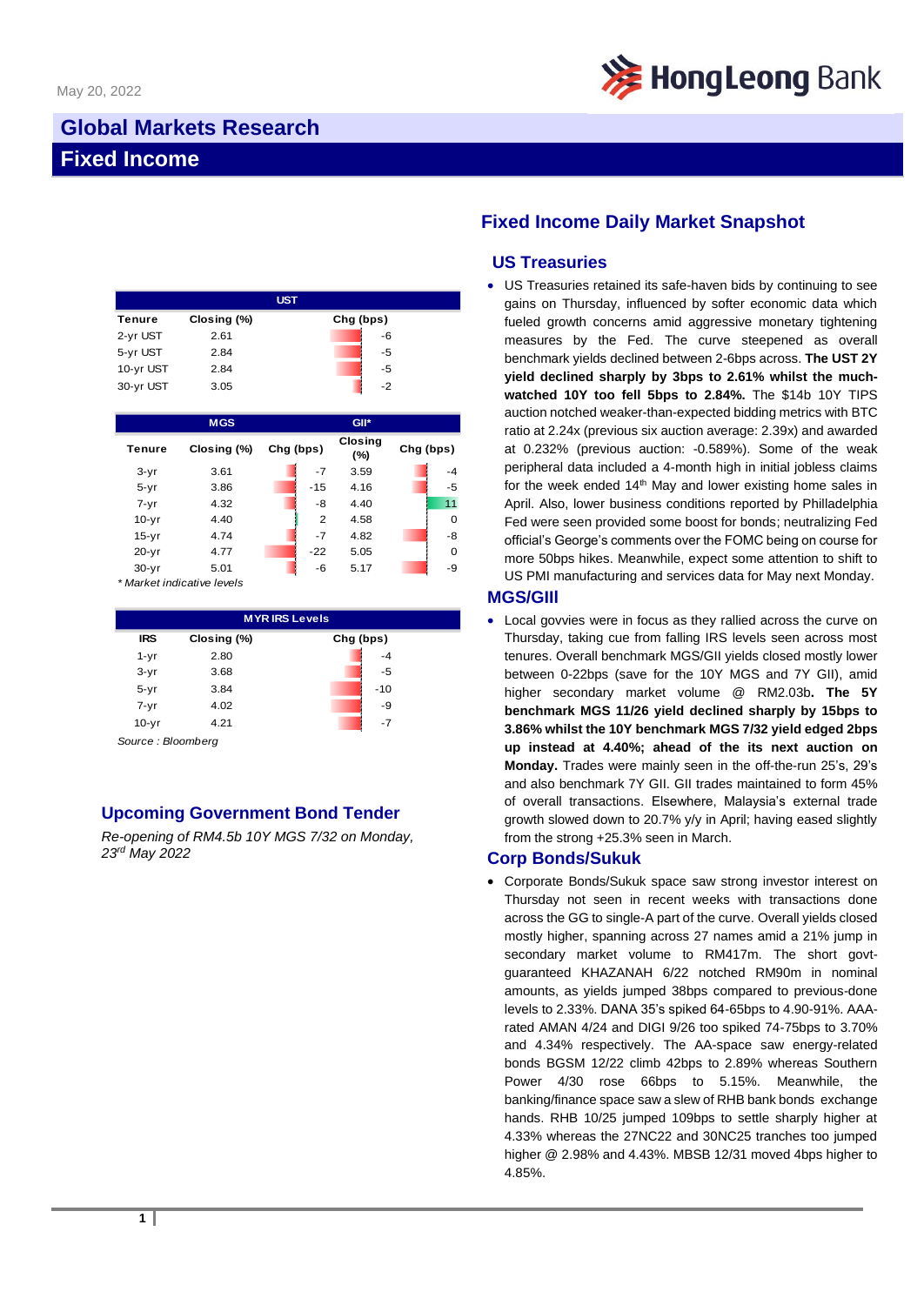May 20, 2022



## **Daily Trades : Government Bond**

|            |                   | <b>Closing</b> | Vol            | <b>Previous</b> | <b>Previous</b>                   | Chg            |
|------------|-------------------|----------------|----------------|-----------------|-----------------------------------|----------------|
|            | <b>Securities</b> | <b>YTM</b>     | (RM mil)       | <b>YTM</b>      | <b>Trade Date</b><br>(dd/mm/yyyy) | (bp)           |
| <b>MGS</b> | 08/22             | 1.929          | 21             | 1.901           | 18/05/2022                        | 3              |
| <b>MGS</b> | 09/22             | 2.054          | 20             | 2.052           | 18/05/2022                        | 0              |
| <b>MGS</b> | 03/23             | 2.538          | 5              | 2.668           | 18/05/2022                        | $-13$          |
| <b>MGS</b> | 08/23             | 2.845          | 90             | 2.959           | 18/05/2022                        | $-11$          |
| <b>MGS</b> | 07/24             | 3.656          | 1              | 3.623           | 18/05/2022                        | 3              |
| <b>MGS</b> | 03/25             | 3.605          | 98             | 3.671           | 18/05/2022                        | $-7$           |
| <b>MGS</b> | 09/25             | 3.679          | 105            | 3.899           | 18/05/2022                        | $-22$          |
| <b>MGS</b> | 11/26             | 3.866          | 100            | 4.016           | 18/05/2022                        | $-15$          |
| <b>MGS</b> | 05/27             | 4.114          | 10             | 4.108           | 18/05/2022                        | $\mathbf{1}$   |
| <b>MGS</b> | 11/27             | 4.070          | 6              | 4.126           | 18/05/2022                        | -6             |
| <b>MGS</b> | 06/28             | 4.233          | 21             | 4.338           | 18/05/2022                        | $-11$          |
| <b>MGS</b> | 04/29             | 4.318          | 372            | 4.394           | 18/05/2022                        | -8             |
| <b>MGS</b> | 04/31             | 4.563          | $\overline{c}$ | 4.579           | 18/05/2022                        | $-2$           |
| <b>MGS</b> | 07/32             | 4.397          | 40             | 4.382           | 18/05/2022                        | $\overline{2}$ |
| <b>MGS</b> | 04/33             | 4.720          | 32             | 4.758           | 18/05/2022                        | $-4$           |
| <b>MGS</b> | 11/33             | 4.748          | 1              | 4.853           | 18/05/2022                        | $-11$          |
| <b>MGS</b> | 04/37             | 4.743          | $\overline{2}$ | 4.809           | 18/05/2022                        | $-7$           |
| <b>MGS</b> | 05/40             | 4.914          | 20             | 4.989           | 18/05/2022                        | -8             |
| <b>MGS</b> | 10/42             | 4.773          | 98             | 4.990           | 18/05/2022                        | $-22$          |
| <b>MGS</b> | 09/43             | 4.959          | 10             | 5.063           | 12/05/2022                        | $-10$          |
| <b>MGS</b> | 03/46             | 5.033          | 10             | 5.116           | 18/05/2022                        | -8             |
| <b>MGS</b> | 06/50             | 5.006          | 64             | 5.069           | 18/05/2022                        | -6             |
| GII        | 07/22             | 1.758          | 78             | 1.999           | 18/05/2022                        | $-24$          |
| GII        | 11/22             | 2.197          | 10             | 1.880           | 10/05/2022                        | 32             |
| GII        | 05/23             | 2.670          | 14             | 2.685           | 18/05/2022                        | $-2$           |
| GII        | 07/23             | 2.857          | 9              | 2.885           | 18/05/2022                        | $-3$           |
| GII        | 11/23             | 3.036          | $\overline{2}$ | 2.988           | 18/05/2022                        | 5              |
| GII        | 10/24             | 3.592          | 190            | 3.636           | 18/05/2022                        | $-4$           |
| GII        | 10/25             | 3.695          | 40             | 3.926           | 13/05/2022                        | $-23$          |
| GII        | 09/26             | 4.031          | 36             | 4.135           | 12/05/2022                        | $-10$          |
| GII        | 09/27             | 4.158          | 5              | 4.207           | 11/05/2022                        | $-5$           |
| GII        | 10/28             | 4.396          | 295            | 4.438           | 13/05/2022                        | $-4$           |
| GII        | 07/29             | 4.443          | 10             | 4.533           | 18/05/2022                        | -9             |
| GII        | 10/30             | 4.474          | 82             | 4.591           | 18/05/2022                        | $-12$          |
| GII        | 08/33             | 4.756          | $\overline{2}$ | 4.819           | 17/05/2022                        | -6             |
| GII        | 10/35             | 4.806          | 1              | 4.898           | 13/05/2022                        | -9             |
| GII        | 07/36             | 4.822          | 20             | 4.904           | 18/05/2022                        | -8             |
| GII        | 05/47             | 5.091          | 4              | 5.009           | 10/05/2022                        | 8              |
| GII        | 11/49             | 5.094          | 50             | 4.991           | 27/04/2022                        | 10             |
| GII        | 05/52             | 5.172          | 59             | 5.257           | 18/05/2022                        | -9             |
|            |                   |                | 2034           |                 |                                   |                |
|            |                   |                |                |                 |                                   |                |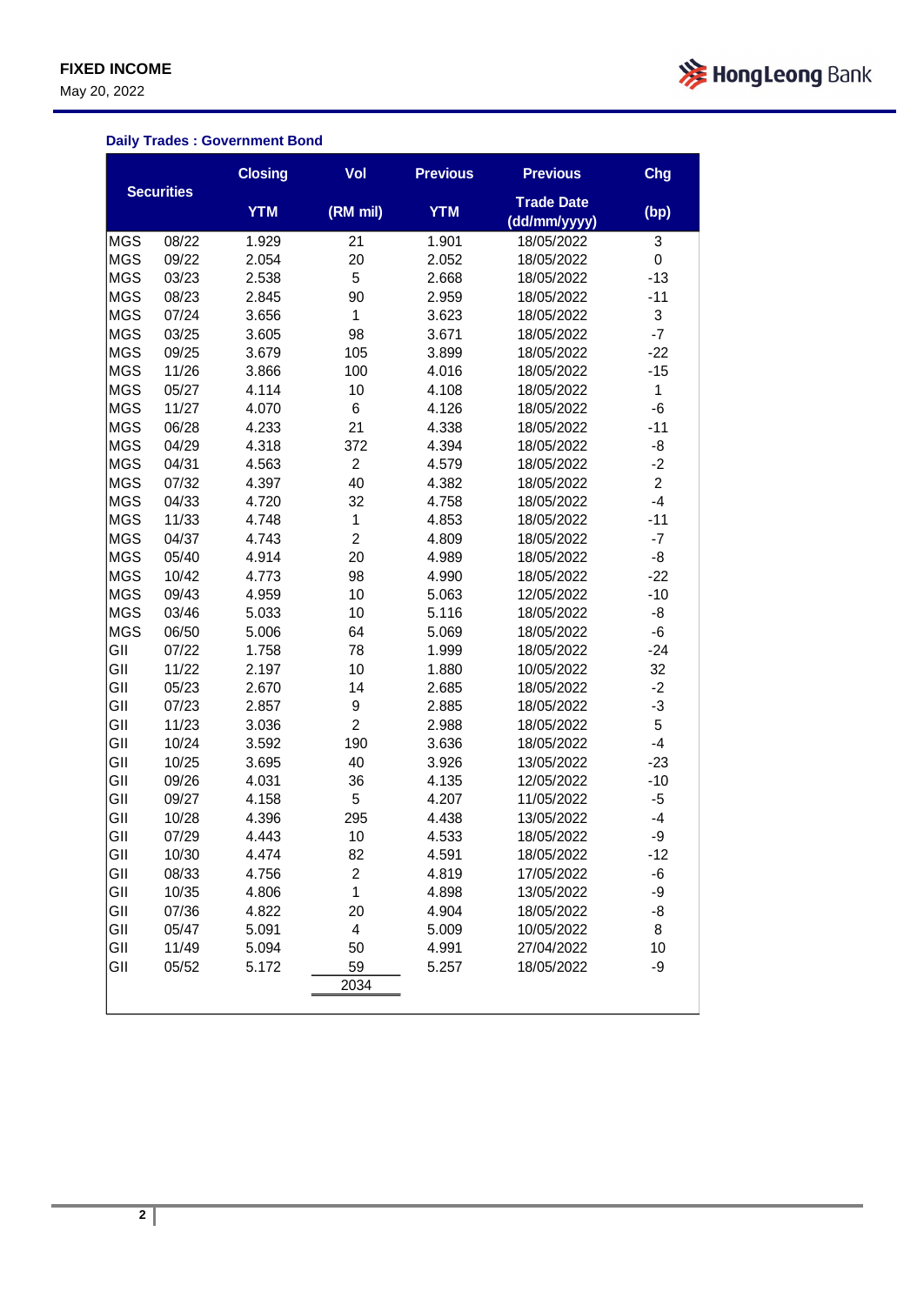May 20, 2022



### **Daily Trades : Corp Bonds/ Sukuk**

| <b>Securities</b>                                    |       | <b>Rating</b>   | <b>Closing</b> | Vol      | <b>Previous</b> | <b>Previous</b>                   | <b>Chg</b> | <b>Spread</b>          |
|------------------------------------------------------|-------|-----------------|----------------|----------|-----------------|-----------------------------------|------------|------------------------|
|                                                      |       |                 | <b>YTM</b>     | (RM mil) | <b>YTM</b>      | <b>Trade Date</b><br>(dd/mm/yyyy) | (bp)       | <b>Against</b><br>MGS* |
| Johor Corporation                                    | 06/22 | GG              | 2.578          | 20       | 2.095           | 08/04/2022                        | 48         | $-14$                  |
| Khazanah Nasional Berhad                             | 06/22 | GG              | 2.333          | 90       | 1.957           | 08/03/2022                        | 38         | $-39$                  |
| Small Medium Enterprise Development Bank Malaysia Be | 03/26 | GG              | 4.288          | 10       | 2.990           | 09/06/2021                        | 130        | 43                     |
| DanaInfra Nasional Berhad                            | 10/28 | GG              | 4.500          | 5        | 3.692           | 21/03/2022                        | 81         | 27                     |
| Prasarana Malaysia Berhad                            | 02/35 | GG              | 4.880          | 5        | 4.130           | 14/03/2022                        | 75         | 6                      |
| DanaInfra Nasional Berhad                            | 05/35 | GG              | 4.912          | 10       | 4.265           | 10/02/2022                        | 65         | 9                      |
| DanaInfra Nasional Berhad                            | 11/35 | GG              | 4.900          | 5        | 4.260           | 18/02/2022                        | 64         | 8                      |
| Cagamas Berhad                                       | 02/23 | AAA             | 2.875          | 20       | 2.388           | 05/04/2022                        | 49         | 16                     |
| Aman Sukuk Berhad                                    | 03/23 | AAA             | 3.052          | 10       | 2.502           | 28/02/2022                        | 55         | 33                     |
| Danum Capital Berhad                                 | 05/23 | AAA             | 3.246          | 20       | 3.236           | 18/05/2022                        | 1          | 53                     |
| Aman Sukuk Berhad                                    | 04/24 | AAA             | 3.700          | 10       | 2.953           | 03/03/2022                        | 75         | 12                     |
| DiGi Telecommunications Sdn Berhad                   | 09/26 | AAA             | 4.337          | 10       | 3.600           | 24/03/2022                        | 74         | 48                     |
| Infracap Resources Sdn Berhad                        | 04/31 | AAA             | 5.065          | 10       | 4.518           | 29/03/2022                        | 55         | 61                     |
| <b>GENM Capital Berhad</b>                           | 08/25 | AA1             | 4.233          | 1        | 4.235           | 18/05/2022                        | 0          | 59                     |
| Public Bank Berhad                                   | 07/29 | AA1             | 3.896          | 10       | 3.271           | 28/03/2022                        | 63         | $-46$                  |
| <b>RHB Bank Berhad</b>                               | 10/25 | AA <sub>2</sub> | 4.328          | 10       | 3.243           | 22/09/2021                        | 109        | 68                     |
| SP Setia Berhad                                      | 04/29 | AA              | 4.630          | 1        | 5.250           | 18/05/2022                        | $-62$      | 28                     |
| Point Zone (M) Sdn Berhad                            | 03/32 | AA              | 5.179          | 10       | 5.250           | 09/05/2022                        | $-7$       | 73                     |
| <b>BGSM Management Sdn Berhad</b>                    | 12/22 | AA3             | 2.894          | 10       | 2.479           | 12/04/2022                        | 42         | 18                     |
| <b>RHB Bank Berhad</b>                               | 09/27 | AA3             | 2.976          | 20       | 2.792           | 28/04/2022                        | 18         | $-102$                 |
| <b>RHB Bank Berhad</b>                               | 05/30 | AA3             | 4.426          | 20       | 2.988           | 03/02/2021                        | 144        | 1                      |
| Malayan Banking Berhad                               | 02/17 | AA3             | 4.500          | 10       | 4.525           | 18/05/2022                        | $-3$       | $-43$                  |
| Southern Power Generation Sdn Berhad                 | 04/30 | AA-             | 5.152          | 10       | 4.491           | 01/04/2022                        | 66         | 74                     |
| AmBank (M) Berhad                                    | 11/28 | A1              | 3.976          | 10       | 3.507           | 05/04/2022                        | 47         | $-26$                  |
| TSH Sukuk Murabahah Sdn Berhad                       | 06/23 | A+              | 3.506          | 60       | 3.531           | 11/05/2022                        | -3         | 79                     |
| Yinson Holdings Berhad                               | 12/26 | A+              | 5.805          | 10       | 5.224           | 15/03/2022                        | 58         | 181                    |
| MBSB Bank Berhad (fka Asian Finance Bank Berhad)     | 12/31 | A <sub>3</sub>  | 4.850          | 10       | 4.810           | 28/04/2022                        | 4          | 40                     |
|                                                      |       |                 |                | 417      |                 |                                   |            |                        |
|                                                      |       |                 |                |          |                 |                                   |            |                        |

*\*spread against nearest indicative tenured MGS (Source: BPAM)*

| <b>Rating Action</b> |                        |                       |               |  |  |  |
|----------------------|------------------------|-----------------------|---------------|--|--|--|
| Issuer               | <b>PDS Description</b> | <b>Rating/Outlook</b> | <b>Action</b> |  |  |  |
| Nil                  | Nil                    | Nil                   | Nil           |  |  |  |

*Source: RAM,MARC*